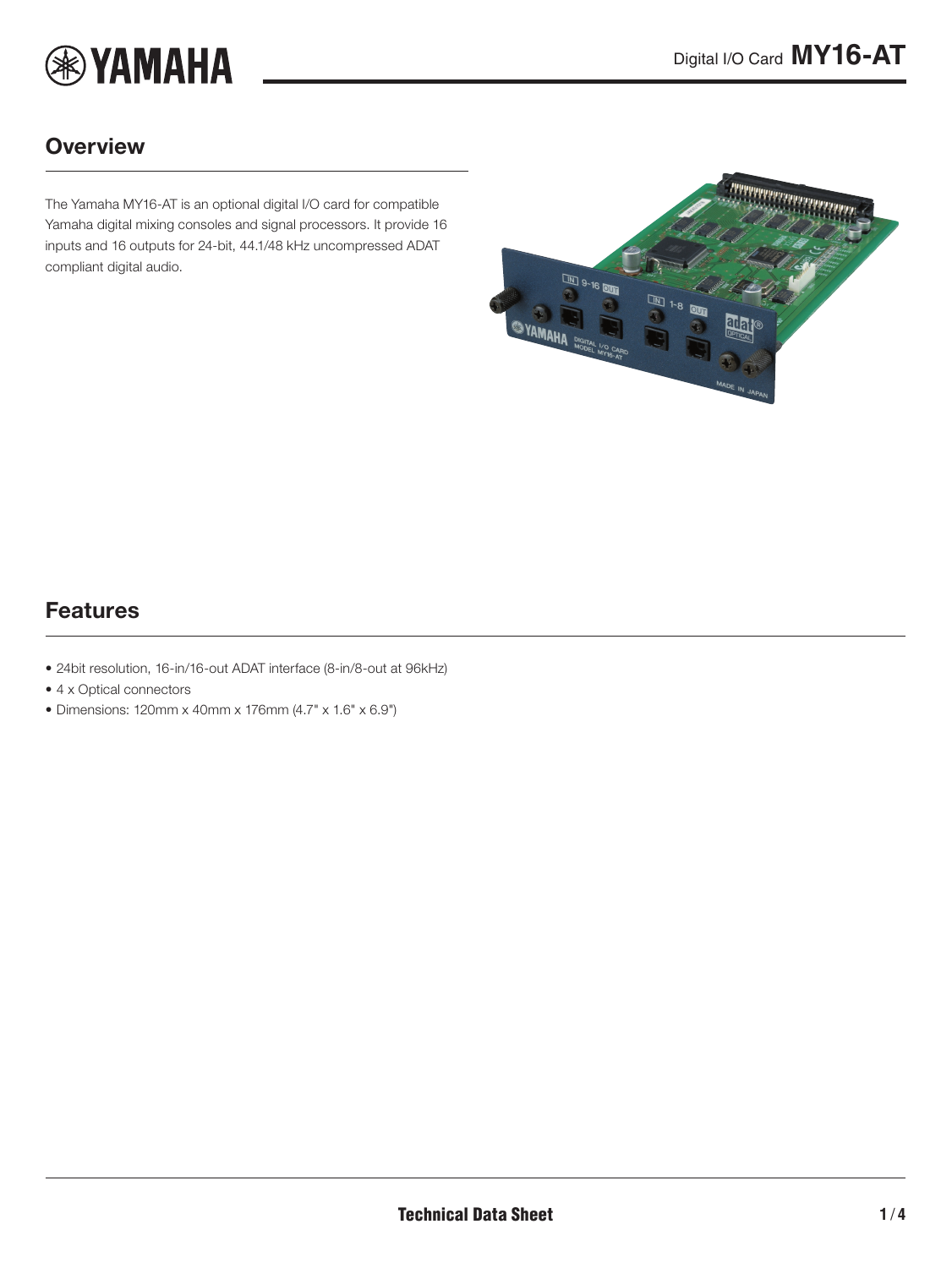

# **Specifications**

#### **General Specifications**

| <b>Channel Count</b> | 16IN / 160UT |
|----------------------|--------------|
| Format               | ADAT         |
| Connector            | 4 x TOS LINK |
| Resolution           | 24bit        |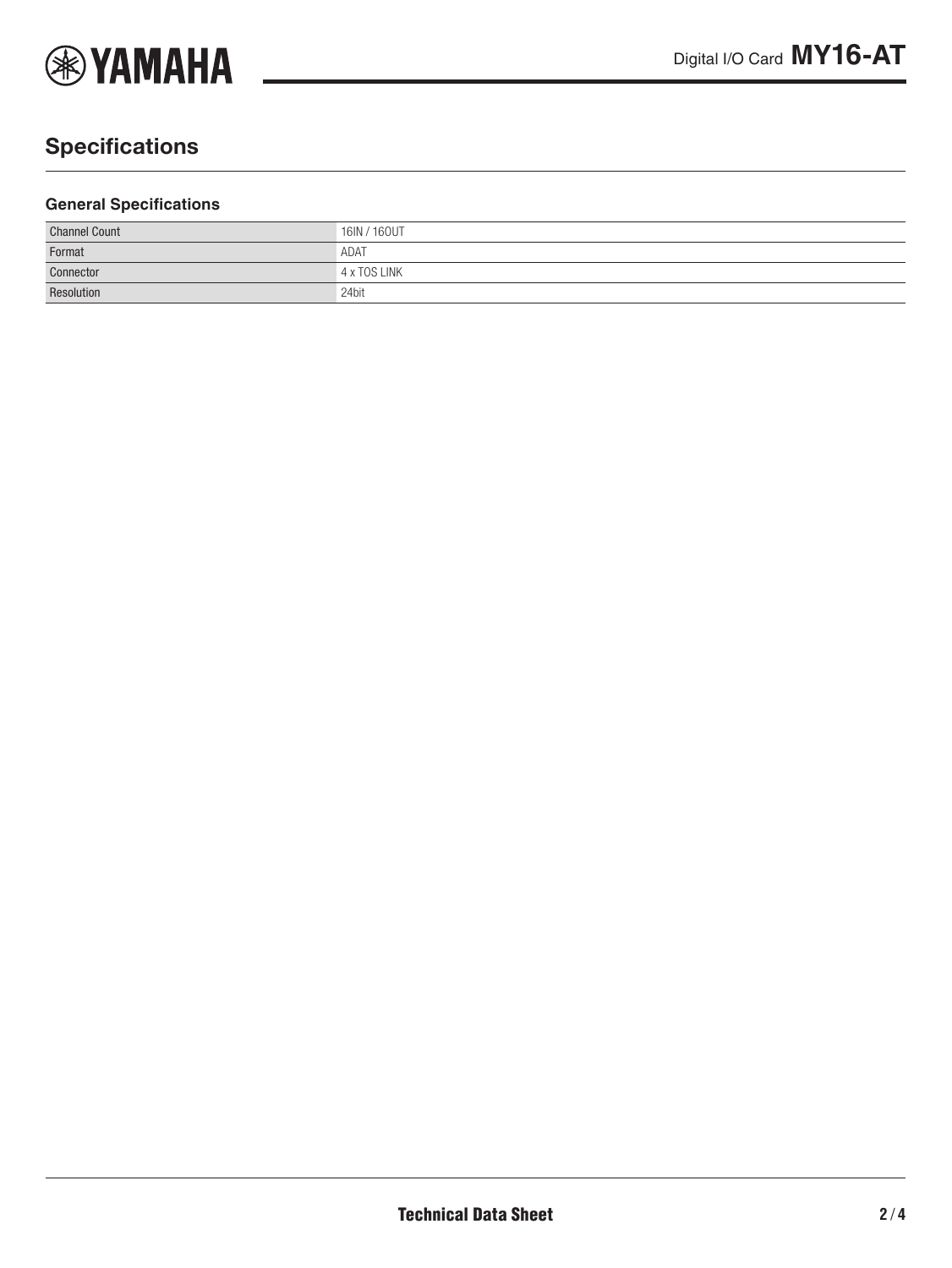

### **Dimensions**